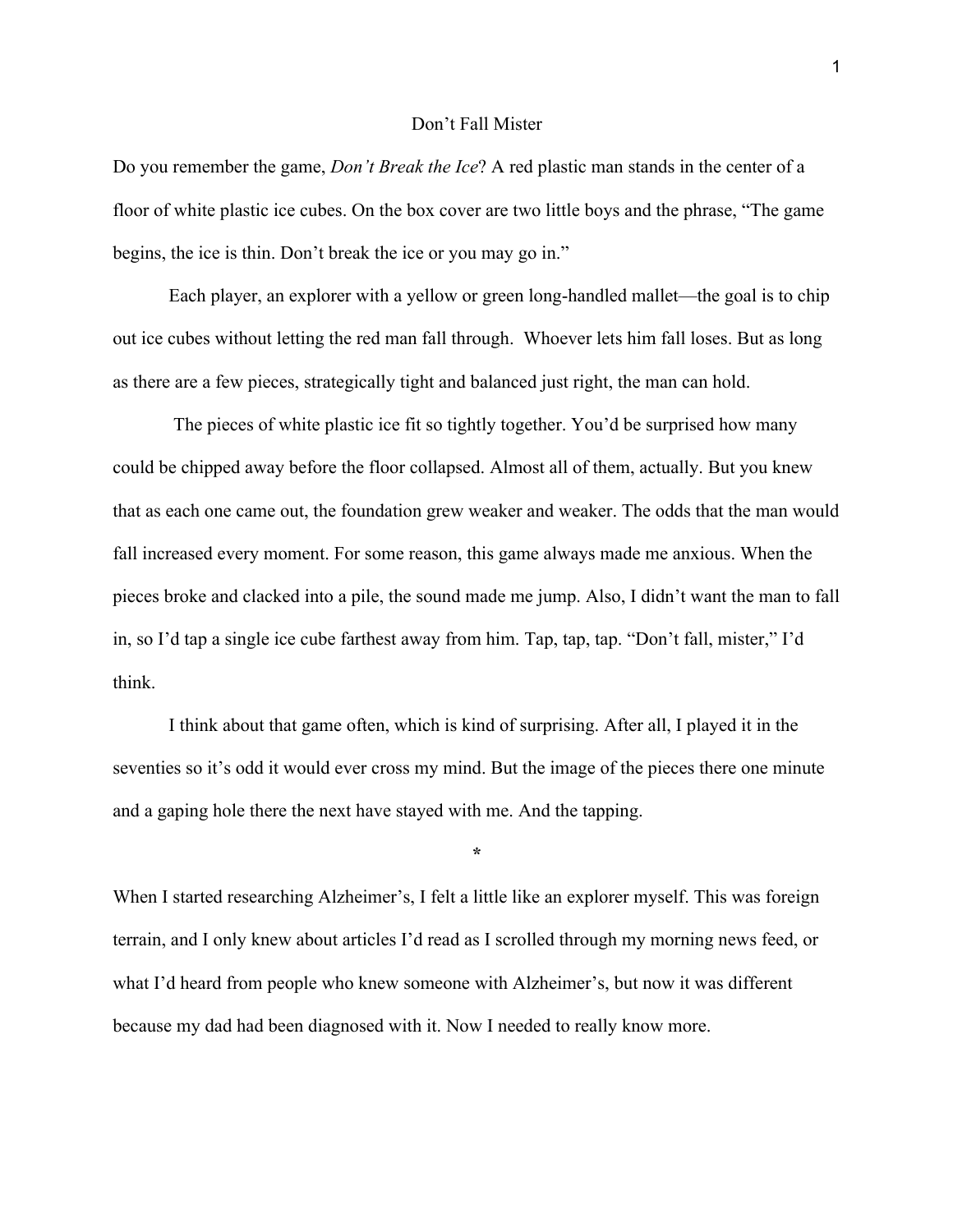It was such an abstract disease. Memory loss was all I really understood: severe and debilitating memory loss, eventually rendering a person unable to care for themselves. I'd seen it with my grandmother, but only from a distance because I was young then and 3000 miles away. Soon, through both research and watching my father's decline, I'd come to learn a lot. Some things, I wished I didn't know.

Most importantly, I'd learn that Alzheimer's is the loss of actual brain matter and function that goes far beyond being unable to remember names or places or past events. *Loss of brain matter and function*—this was hard for me to process, to visualize.

I began to realize how powerful memory actually is. Because who ever really takes the time to consider the brain? We just accept that it gets us through our days and lives. But the brain and our memory inform and connect to *every single thing* we say, do, and think. They are responsible for linking words to ideas, interpreting pleasure or pain, recalling simple and complex information, and even, tragically, controlling something as essential as swallowing.

In my initial research, I came upon an image of a basic pie chart of how Alzheimer's impacts the brain. Imagine a full circle with pie pieces delineated as short term memory, long term memory, language, depth perception, motor skills, etc. As time goes on, in Alzheimer's patients, each piece of the pie slowly deteriorates. Short term memory goes first. Often language goes next. When a person can't recall a word, can't find it even though they've said it a million times, it is because the language center is deteriorating. As time progresses, more pie disappears.

This simplistic pie chart helped me understand what was happening to my dad. The progression of his disease was indeed just as the chart claimed it would be. First, I noticed him telling the same story three or four times over the course of our lunch. He told each rendition with the same level of enthusiasm, not noticing the confusion on my face—confusion I quickly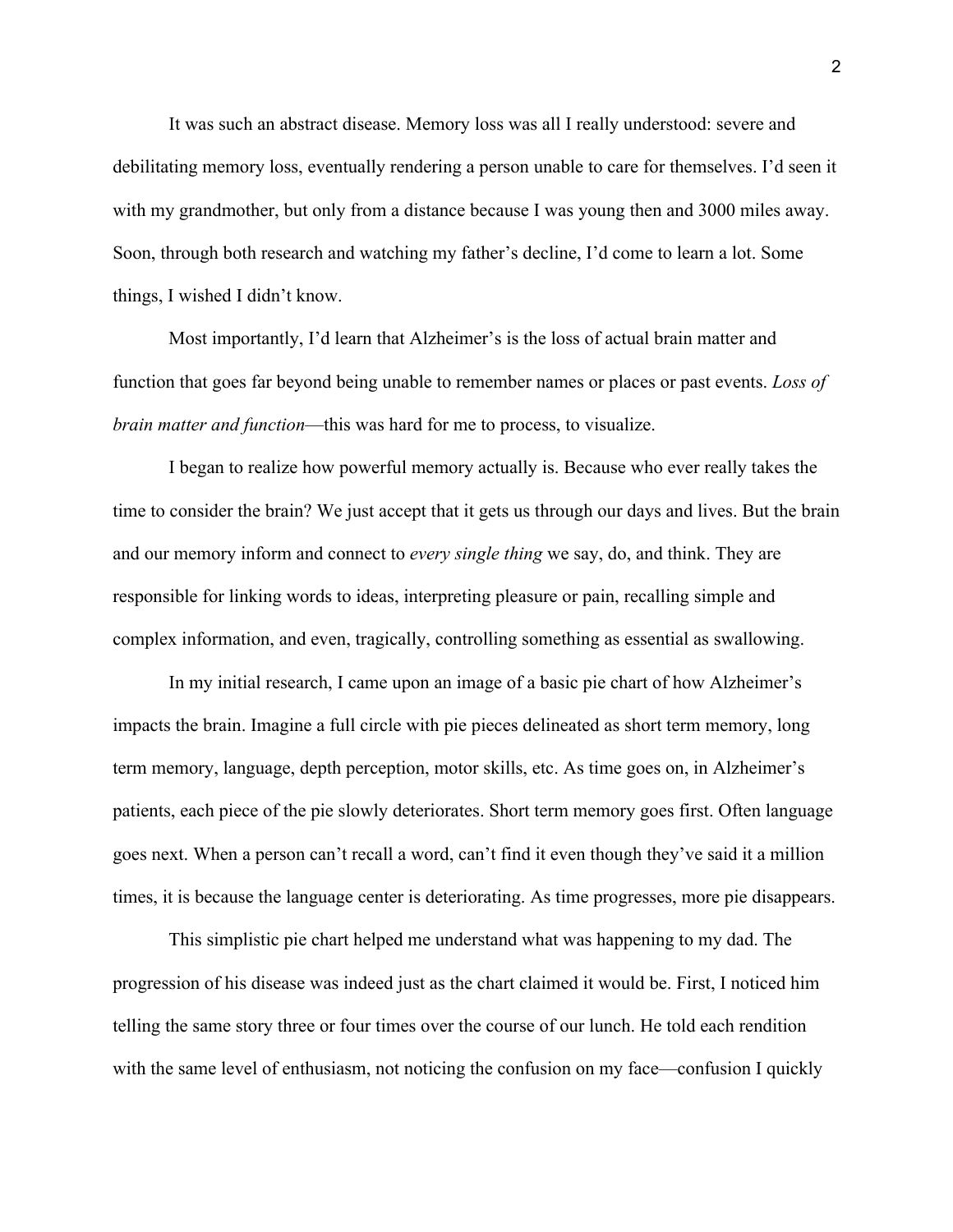learned to mask. Interestingly, he remembered stories from when he was younger, like that time he hitchhiked from California to New Orleans and his mother busted him for it. Those were his long term memories, still intact for a little while longer.

Some time later, he couldn't understand how to sit in a car. He wasn't able to bend his body, duck his head, scoot back on the seat, and swing his legs over. Occasionally, he would fall trying to get in, even with us helping. You wouldn't think there were that many steps for a body to make to get into a car. This meant Dad's motor skill memory was going away.

I remember sitting down with a fresh notebook to read more about Alzheimer's one afternoon in July. Both the heat and the humidity were so high you'd break a sweat if you moved. The air conditioner made grinding noises outside my office window as it strained with the effort of keeping my small house cool. There, I sat and read up on the disease, made notes as if I was doing a research project. And maybe I was—the only research project that has ever mattered.

Not only did I want to understand Alzheimer's, I desperately needed to see if it could be slowed down. I knew I couldn't stop it or prevent it, but if I could figure out something, anything that could help my dad…. I compared his behavior to my notes to see how he was doing, hoping his disease was not progressing faster for him than the charts said it might. But what kept tripping me up was *how* exactly the disease could do this to a person. How could a person's brain essentially disappear? I couldn't fathom how it could impact some parts of the brain and not others. A pie chart wasn't cutting it; this research required a deeper dive.

Articles on neurology, disease, and the brain are extremely difficult if you hadn't already guessed that. There was no skimming through this material. Now, as I read through websites,

\*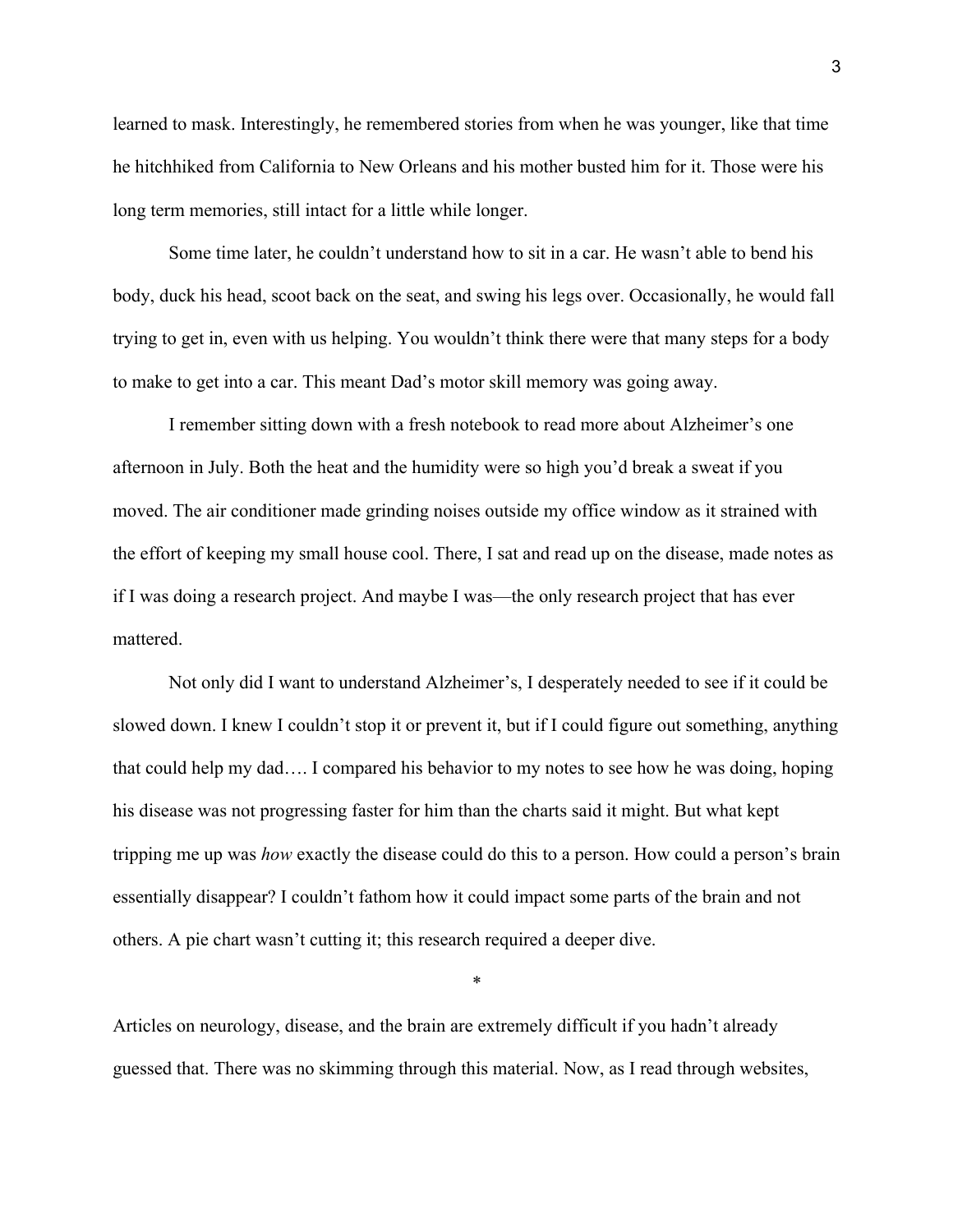blogs, academic articles, scientific research, I focused as though my life depended on it. Or my dad's life. I learned that there are genetic indicators that increase the risk that a person will get Alzheimer's. There are also environmental factors that contribute—diabetes being one of them. But what exactly happened in the brain?

As a result of either genetics or environment, there were these insidious plaque-like things called beta amyloid proteins and Tau that work together to gather between neurons, eventually interrupting cell function. I imagined Pac Man gobbling up dots but maybe it was more like the blob that grew and smothered essential parts of the brain. In either case, the brain takes a hit, piece by piece. The first part of the brain that's gobbled is the hippocampus—where new memories are made. And because it's also what controls how a person moves through space, damage to this section causes disorientation. Next in line is usually the hypothalamus. This is the hormone production spot—it's responsible for the brain letting us know when we're hungry, sleepy, thirsty.

The amygdala is an interesting little part of the brain. You'd think it was so tiny it might escape Pac Man's notice, but no. Shaped like an almond, it controls our perception of emotions. This part lets us know if we're feeling sadness, happiness, anger, love. When people with Alzheimer's begin to change personalities or become aggressive, it's usually because this part of their brain has deteriorated. The cerebellum determines movement and coordination. Once this is affected, a person has a hard time walking, their speech becomes garbled, and they have difficulty sitting up.

It was hard to believe that the brain, this mysteriously complex organ, could be attacked in such a methodical, persistent way. And yet, I'd known people who'd gone through cancer, so I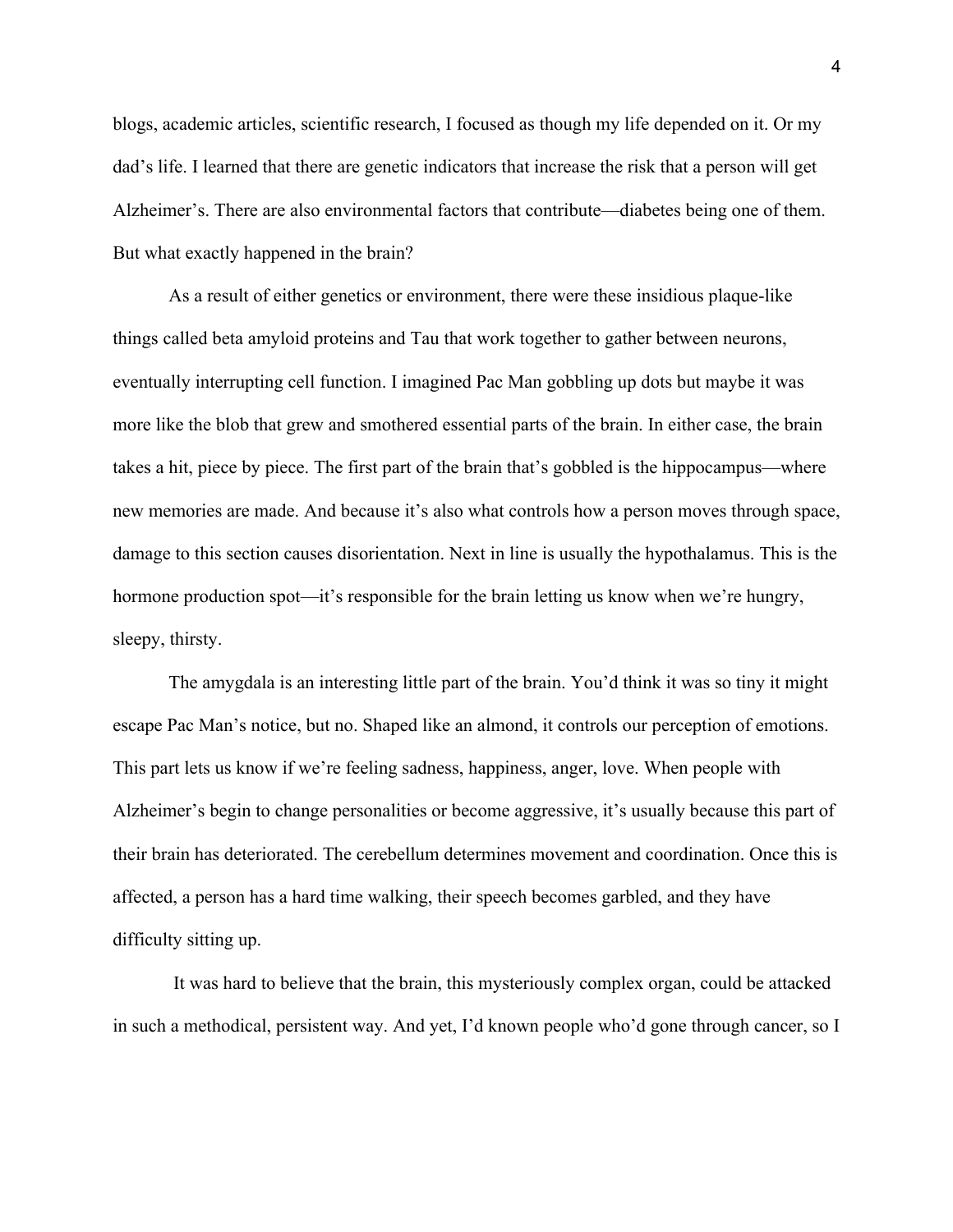should have been prepared for the body's inability to fight disease. Any part of the body can decay, deteriorate, or be destroyed. Of course it could.

Another area under assault is the frontal lobe—the decision-making and planning center, which helps control impulses and emotions. Then, there's the parietal lobe, at the top of the head—the spot where pain is interpreted and information is processed. You'll sometimes notice Alzheimer's patients who are hypersensitive to touch or pain. For instance, my dad screams if you rub his arm with more than a feather's touch and acts like the shower is hundreds of needles coming at him rather than simply water. His parietal lobe has been chipped away. There's also the thalamus which is responsible for sleep regulation. In the beginning, Alzheimer's patients may be confused about when it's time to be awake or asleep. In the later stages, they will sleep all the time. Dad is only awake a few hours a day now. Lastly, the temporal lobe helps a person recognize everyday objects and hold on to new information. So they may no longer know that a toothbrush is for brushing teeth.

I studied this information and understood it. I did. Looking at my notebook though and looking at my dad—sitting next to him and watching him were two different things entirely. I could not reconcile them. Perhaps I was in denial, even after all of my research. My logical brain would not override my emotional brain where he was concerned. In his later stages, Dad forgot how to use a fork and began picking up food with his fingers. I thought, you know how to use a fork—you've done it for 80 years. Come on. Please. Pick up the fork. I wanted to cry, to hug him, maybe even shout at him.

Why couldn't he just do it? Oh wait. Now I knew why. I'd learned what the research said, what part of his brain had been affected and why. However, I never ran across anything that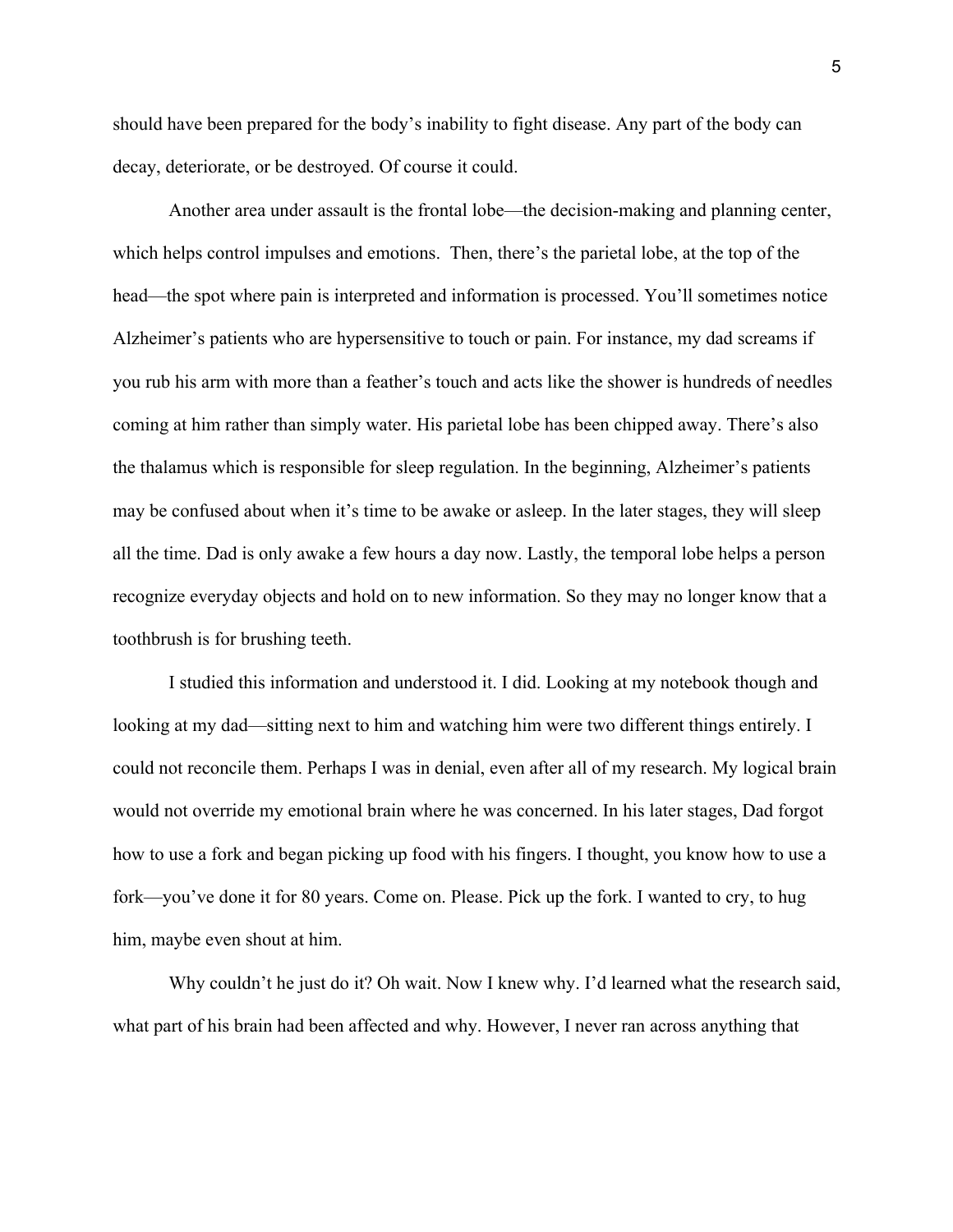explained what part of the brain is responsible for denial—when you cannot or will not believe what is in front of you.

Why is the brain so goddamn complex? I hated my own and I hated my dad's too. Because sitting there, feeding him lunch one day, I could not or would not process why using a fork was so difficult. It was just a fork and he'd been using one his whole life. He taught me how to use a fork for God's sake.

\*

Dad showed me how to make to-do lists when I was in my twenties. I'd just started working for him and he was all about them. He owned a small business—a bar supply company. They sold everything but the liquor, he'd say. I became well-acquainted with mixers—Bloody Mary, margarita, sweet and sour—styrofoam cups, olives, and sip stirs. You name it, we carried it. The company was called Pio Bar Supply, named after my brother. Neither my father nor my brother drank, so I'm not sure how dad landed on opening a company that serviced bars, but he did.

We sat in his office on my first day and he gave me the run down. His desk, by the way was not visible under all of the crap piled on it. He was a slob—I'll just say it now. Samples of three compartment trays were stacked behind him, invoices scattered all over his desk. Blue vinyl bank bags unceremoniously tossed on the floor. He cleared a spot on his desk and took out two fresh yellow legal pads. He gave me one.

"Here you go. This is the most important tool you'll ever need in sales," he told me.

"A legal pad?" I asked.

"Yes," he nodded. "That and your personality," and he winked at me.

"Every morning," he told me. "You make your list of things to do. It doesn't matter how hectic your day is or how little time you think you don't have. Do it. Trust me."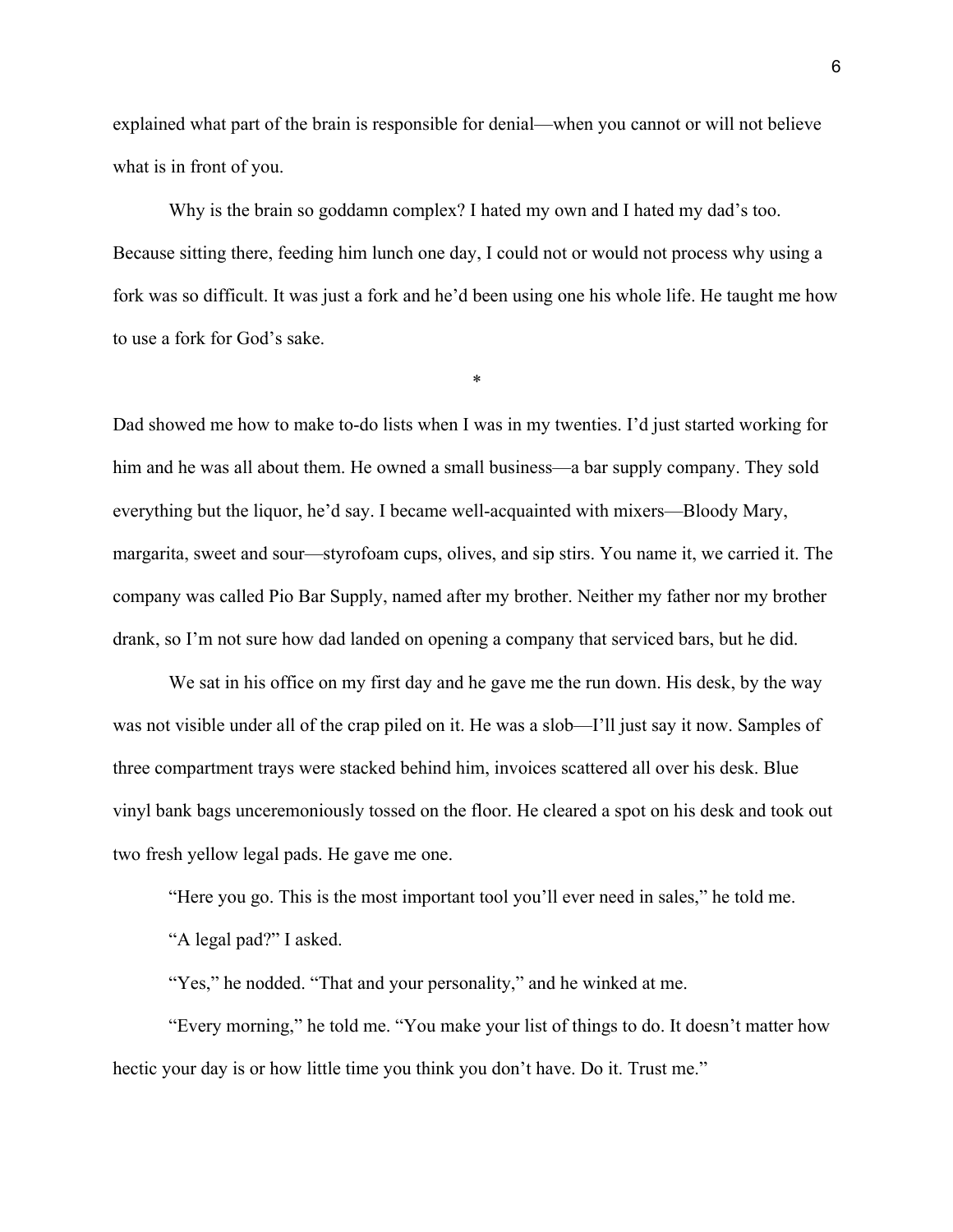He talked to me a while longer about goal setting and the importance of writing things down to be sure you remembered them. He explained planning and quoted Zig Ziglar, "Plan your work and work your plan." Wearing a black Pio Bar Supply shirt, jeans, and a cowboy belt, he talked to me and you could tell he was excited to have me working with him. We were always close.

I remember him writing MONDAY in all caps at the top of his note pad and then he made a list of about twenty items. His pencil made soft sounds as it moved over the paper. I always liked his handwriting—box letters, big and bold, just like him. I wrote a few things to do on mine but nothing like his list. He sharpened his pencil, licked the tip.

"Let's meet for coffee this afternoon and see how we did. 5:00 sharp." Dad was sharp in all ways.

This sounded like a challenge to me, and maybe it was, but all I know is that I finished every damn thing on my to-do list. When we sat down for coffee and both put our tablets down as if we were showing a hand of cards, we both had every item lined through. Dad smiled at me. I'd done well, not just on my first day but at working my plan. Removing items off of a list, scratching them through—this represented accomplishment. Completion.

"Now you can start with a blank slate tomorrow morning," he said.

To this day, I use a to-do list.

A blank slate is usually good. Tabula rasa. Starting fresh. Except when it comes to memory then it can go either way. Drawing a blank when you've had a long day is one thing. Having nothing where there once was something in your brain is entirely and devastatingly another. What makes it worse is that when parts of your brain are literally chipped away, you can't get

\*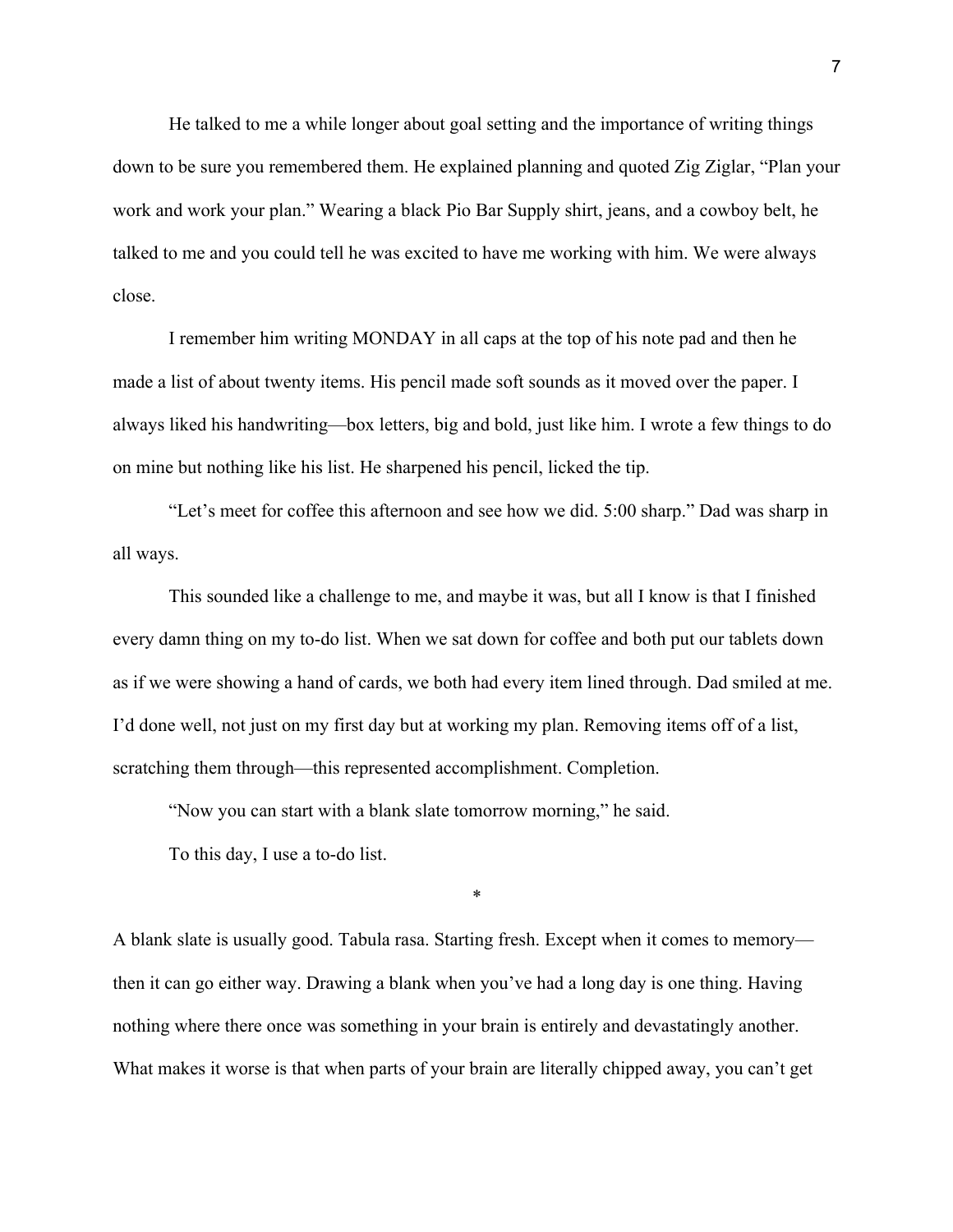them back. And, to date, there aren't a lot of options for compensating for such terrible loss. If you've lost a physical part of your body or some mechanical ability, huge strides have been made to compensate. For instance, if you are missing a limb, there are excellent prosthetic devices now. Hearing loss? State of the art hearing aids or cochlear implants are now available. For those people who can no longer use their voices, there is text to talk technology.

But if you've lost part of your brain, you're fucked. Brains cannot be reconstructed. Damaged or deteriorated parts cannot be revived. And because the brain tells the body what to do, the real, especially cruel, irony is that if you lose part of your brain, you also lose part of your body, or the control of it. In one fell swoop, they've lost mental and physical capability; the two are inextricably tied for those with Alzheimer's, so it can't be fixed or stopped. Because Alzheimer's is not a sexy disease, it doesn't receive the attention it should or the research dollars it needs. Even though around 5.7 million people had it as of 2018, at present, there are no cures, no repairs, and no real way to diminish its effects. If you have it, you can take only the few medicines that have been available for years—Dad takes Namenda and Aricept—to hopefully slow the progression of the disease.

Frustration abounds. The person who has it is angry at first, confused later, and blank toward the end. The caregiver is drained, exhausted, often helpless. Family and friends are upset and want to help, but how? Doctor's visits seem futile. It's like when you near the end of the game. So much ice is gone. The few pieces that remain are both pitiful and integral. You know the man is going to fall. You just don't know when.

A few questions are asked: What day is it? Who is the President? Reflexes and blood pressure are checked. No breakthroughs are ever announced. You leave as empty as when you came.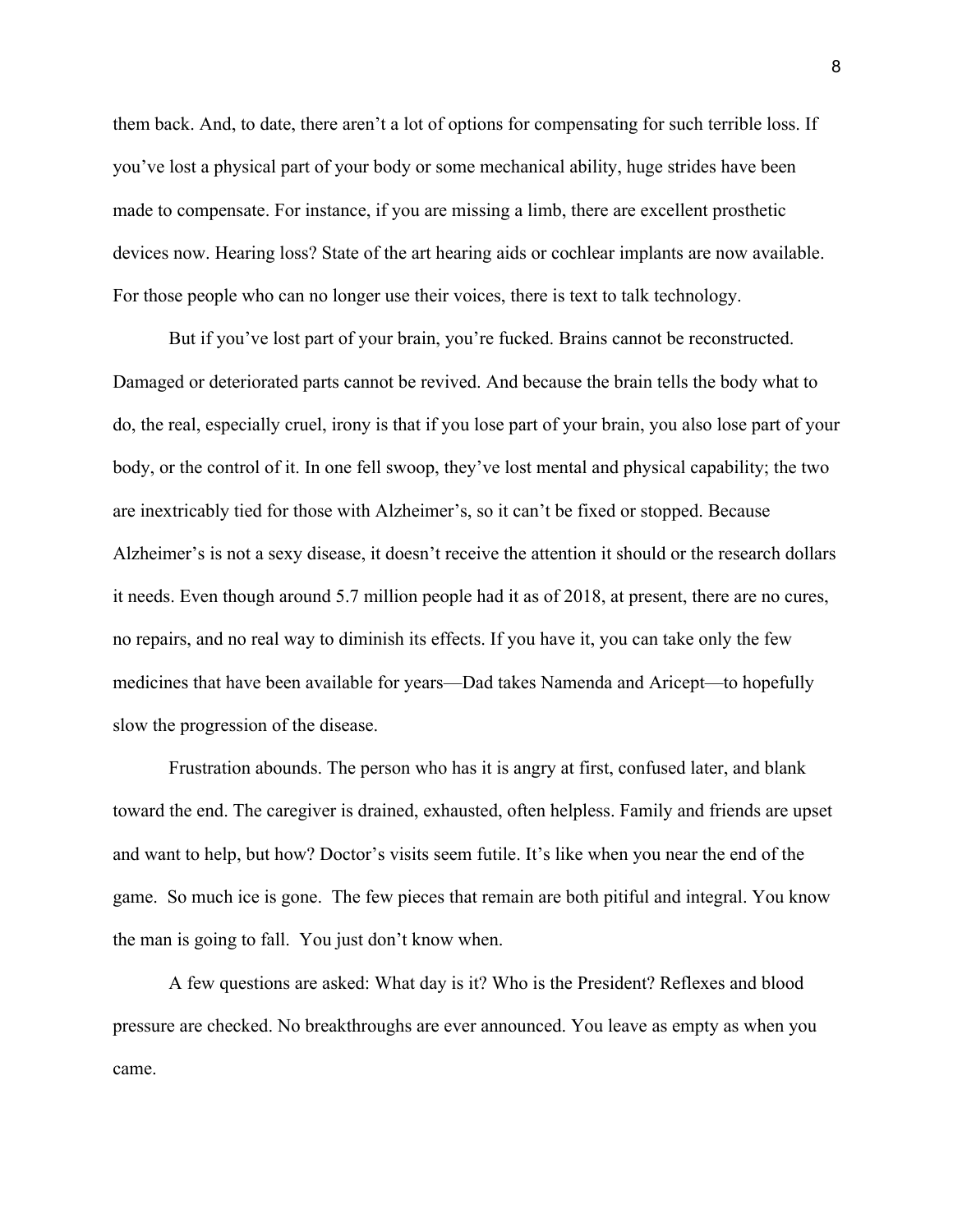The painfully drawn out nature of the disease—to experience or watch—is perhaps the most frustrating. A slow-motion fade. I've never wanted to fill in, add on, bring back, or revive ever so much in my life.

\*

The Alzheimer's brain does indeed do a disappearing act, one that can be researched and understood, but unless we experience it first-hand, it may never really be clear. In the beginning, I could see that dad was frustrated. He knew he was losing his memory and it angered him. Now, of course, he doesn't know and it's only hard for us, the ones who love and see him every day. As we see each new piece of him disappear, it's heartbreaking. Oh we steel ourselves to be strong around him, but when I left him the other day, I sat in my car and cried for an hour because I understand that he has stopped walking and probably never will again. Those days are hard. Others are better.

Mom and I talk sometimes about how we were grateful for the parts of dad we have. Yes we miss him on an epic level; we miss the husband and father he used to be. *My friend—*I miss my friend too. There's no getting round that Alzheimer's is a crappy hand to be dealt. That it only gets worse. You never get better. *Ever.* As your brain deteriorates, your body shuts down until you are done.

When I tell people about dad, they get this sad look on their face and say, "Oh God, I'm so sorry. It sounds terrible." I always say, "Yeah but…" and mention whatever thing I'm grateful for that he's doing at the moment. In the beginning, it was, "Yeah, but at least he still knows my name and can talk to me about simple things." Later, it was, "Yeah but he still enjoys his favorite meal." And later, "Yeah he doesn't know who I am anymore, but he smiles when I walk into the room." Every "Yeah but" was a piece of ice not yet fallen.